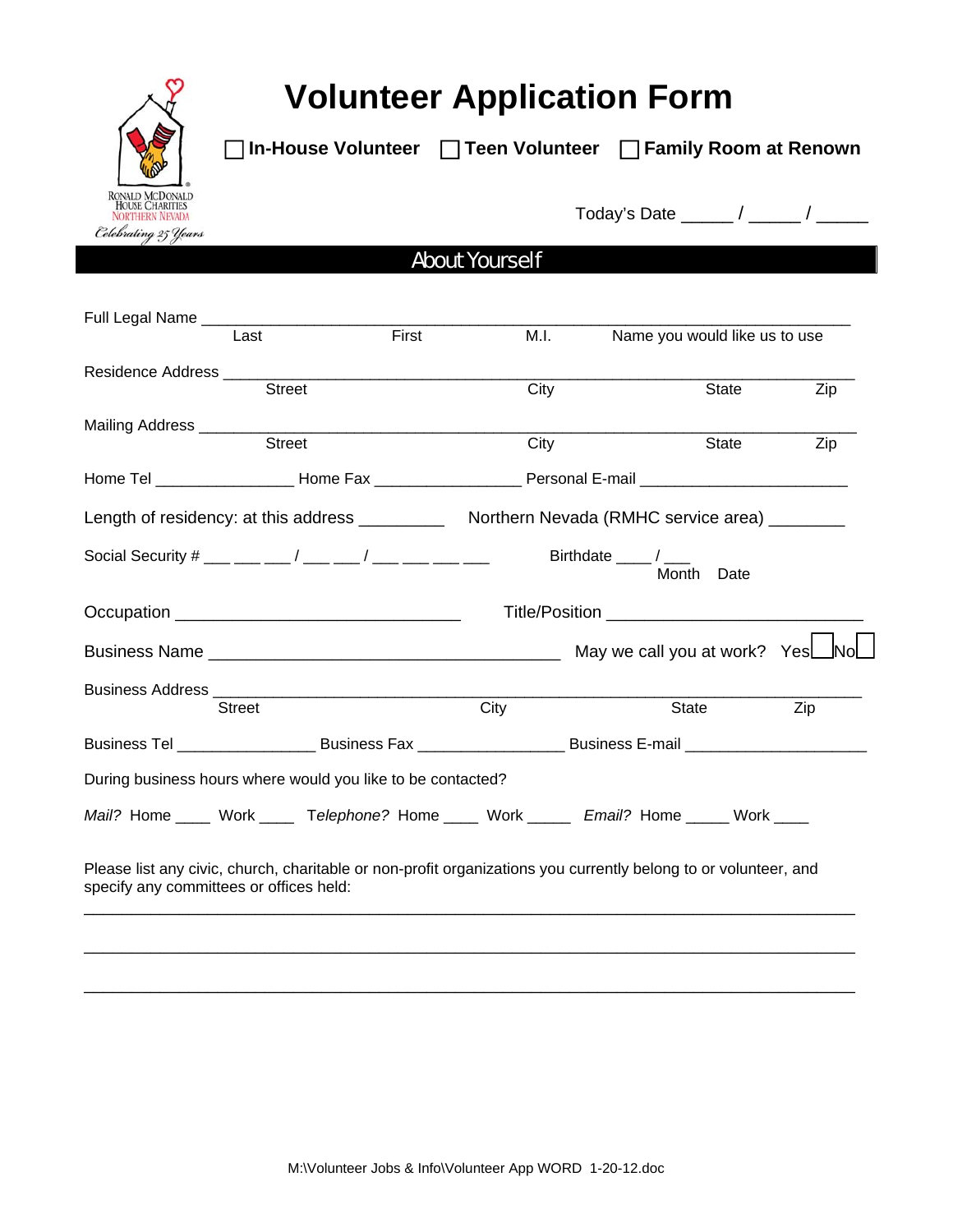## *Page Two*

Please list other service or professional organizations you have been associated with in the last 5 years?

|                                 | would be considered a conflict of interest? | Do you have any personal/professional associations with individuals, businesses or other organizations that     |                         |                                  |  |
|---------------------------------|---------------------------------------------|-----------------------------------------------------------------------------------------------------------------|-------------------------|----------------------------------|--|
|                                 |                                             | About Your Spouse                                                                                               |                         |                                  |  |
|                                 |                                             |                                                                                                                 |                         |                                  |  |
|                                 |                                             |                                                                                                                 |                         |                                  |  |
|                                 |                                             |                                                                                                                 |                         |                                  |  |
|                                 |                                             |                                                                                                                 |                         |                                  |  |
|                                 | Street                                      |                                                                                                                 | City                    | <b>State</b><br>Zip              |  |
|                                 |                                             | Please list any civic, church, charitable or non-profit organizations your spouse belongs to:                   |                         |                                  |  |
|                                 |                                             |                                                                                                                 |                         |                                  |  |
|                                 |                                             |                                                                                                                 |                         |                                  |  |
|                                 |                                             |                                                                                                                 |                         |                                  |  |
|                                 |                                             | Areas of Interest                                                                                               |                         |                                  |  |
| Northern Nevada.                |                                             | Please help us identify the unique skills and talent you possess to better benefit the children and families of |                         |                                  |  |
|                                 |                                             |                                                                                                                 |                         |                                  |  |
|                                 |                                             |                                                                                                                 |                         |                                  |  |
|                                 |                                             | If you feel you have a special talent to offer in the following areas, please let us know:                      |                         |                                  |  |
| Accounting                      | Cooking                                     | Direct Mail Design                                                                                              | In-Kind<br>Solicitation | <b>Special Event</b><br>Planning |  |
| Audio/Video<br>Production       | Decorating                                  | <b>Grant writing</b>                                                                                            | Inventory               | Translating:                     |  |
| Bookkeeping                     | Delivery/Pick-<br>Up                        | <b>Graphic Arts</b>                                                                                             | Photography             | Language_                        |  |
| <b>Bulk-Mail</b><br>Preparation | Desktop<br>Publishing                       | Hospitality/House<br><b>Tours</b>                                                                               | Printing                | <b>Word Processing</b>           |  |

M:\Volunteer Jobs & Info\Volunteer App WORD 1-20-12.doc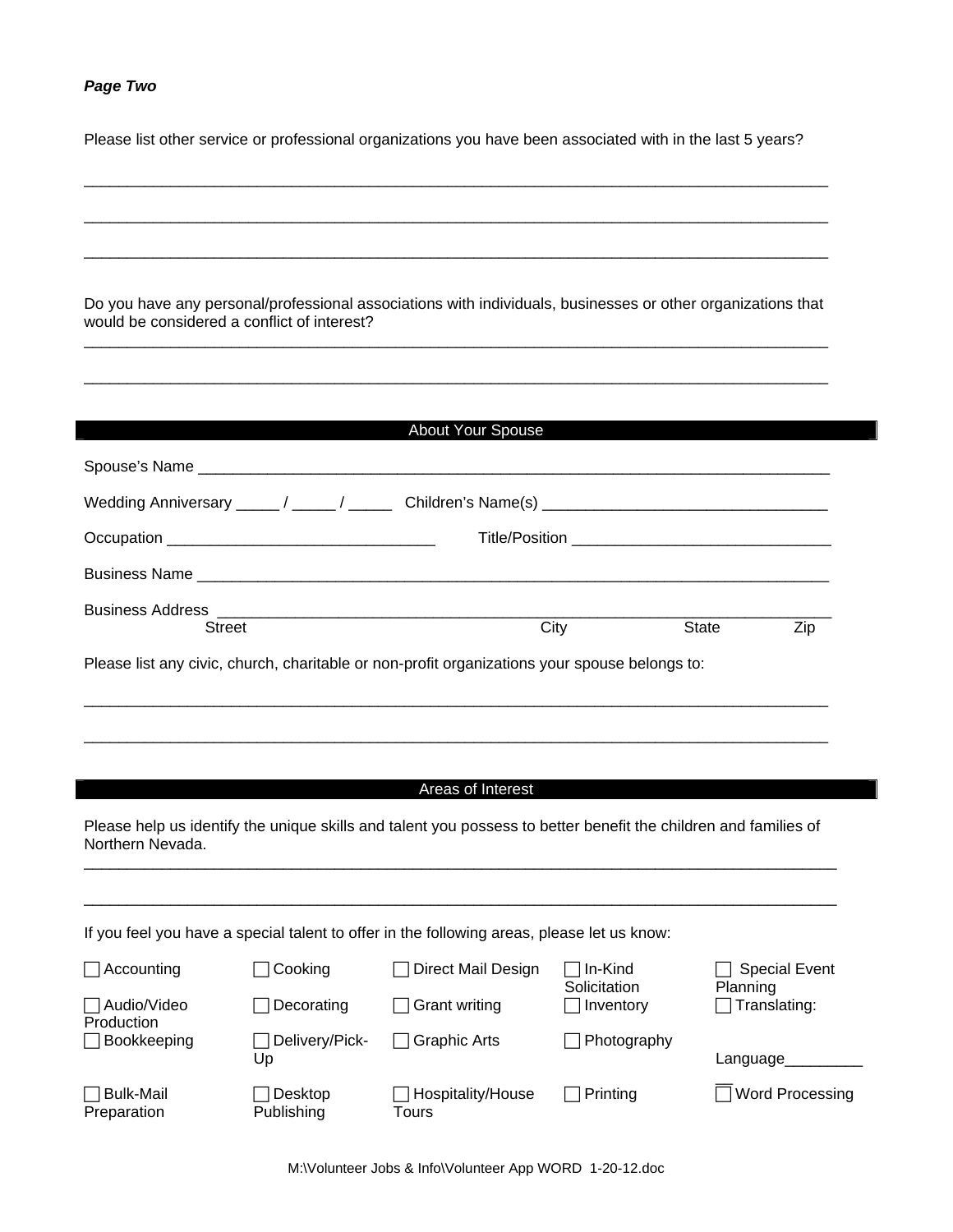### *Page Three*

If you're interested in being a volunteer at either the Ronald McDonald House or the Family Room at Renown, please check the areas you'd like to devote your time and talent:

| Guest Registration: Checking families in/out of the House, giving House tours, taking referrals.<br>Answering Phones: Taking messages for families & doing referrals for incoming families.<br>Computer Data Entry: Word-processing/forms/reports. Will train if you don't have computer experience.<br>Baking & Cooking: Making snacks/meals for the families.<br>Housekeeping Chores: Making beds, cleaning out cabinets.<br>Organizing: Supplies, shelves, storage, etc.<br>Gardening: Pulling weeds, clipping roses, planting flowers, etc.<br>Bookkeeping: Help with accounts payable, donation reports, or expense reports.<br><b>Membership:</b> Recruiting new volunteers.<br>Other: |                                                                             |              |     |                         |     |
|----------------------------------------------------------------------------------------------------------------------------------------------------------------------------------------------------------------------------------------------------------------------------------------------------------------------------------------------------------------------------------------------------------------------------------------------------------------------------------------------------------------------------------------------------------------------------------------------------------------------------------------------------------------------------------------------|-----------------------------------------------------------------------------|--------------|-----|-------------------------|-----|
|                                                                                                                                                                                                                                                                                                                                                                                                                                                                                                                                                                                                                                                                                              | I can spend $\_\_\_\_$ hours per $\_\_\$ week $\_\_\$ month as a volunteer. | Availability |     | Short term<br>Long term |     |
| Please check available times:                                                                                                                                                                                                                                                                                                                                                                                                                                                                                                                                                                                                                                                                |                                                                             |              |     |                         |     |
| 9AM-Noon<br>Noon-3PM<br>3PM-6PM<br>6PM-9PM                                                                                                                                                                                                                                                                                                                                                                                                                                                                                                                                                                                                                                                   | <b>MON</b>                                                                  | TUE          | WED | <b>THU</b>              | FRI |
| Weekends:<br>(Please reflect all availability during weekend periods - particularly for shifts at the Family Room)<br><b>Biographical Sketch</b><br>In your own words, please tell us about yourself, occupation, education, family, and any information you'd like to<br>share so that we can get to know you a little better.                                                                                                                                                                                                                                                                                                                                                              |                                                                             |              |     |                         |     |
|                                                                                                                                                                                                                                                                                                                                                                                                                                                                                                                                                                                                                                                                                              |                                                                             |              |     |                         |     |
|                                                                                                                                                                                                                                                                                                                                                                                                                                                                                                                                                                                                                                                                                              |                                                                             |              |     |                         |     |
|                                                                                                                                                                                                                                                                                                                                                                                                                                                                                                                                                                                                                                                                                              |                                                                             |              |     |                         |     |
|                                                                                                                                                                                                                                                                                                                                                                                                                                                                                                                                                                                                                                                                                              |                                                                             |              |     |                         |     |
|                                                                                                                                                                                                                                                                                                                                                                                                                                                                                                                                                                                                                                                                                              |                                                                             |              |     |                         |     |
|                                                                                                                                                                                                                                                                                                                                                                                                                                                                                                                                                                                                                                                                                              |                                                                             |              |     |                         |     |
|                                                                                                                                                                                                                                                                                                                                                                                                                                                                                                                                                                                                                                                                                              |                                                                             |              |     |                         |     |